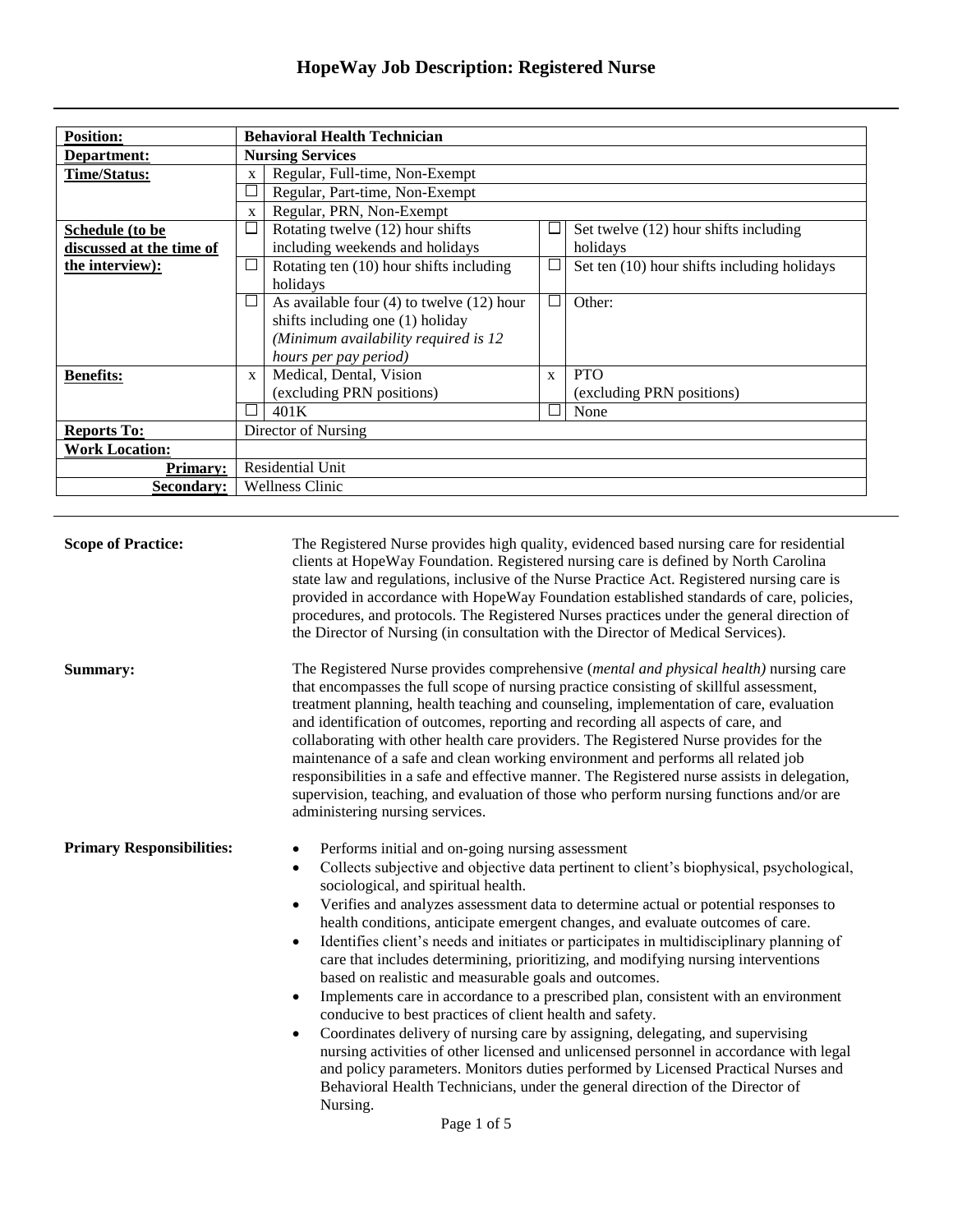- Evaluates progress and client responses toward attainment of identified outcomes.
- Analyzes effectiveness of nursing care and modifies plan of care based on upon changes in the client's condition.
- Reports and records all pertinent clinical information that accurately describes symptoms, observations and all aspects of nursing care on the appropriate client record, and or other clinical documents, within a time period consistent with the client's need for care.
- Directs and documents communication information to other persons responsible for, or involved in, the care of the client within a time period consistent with the client's need for care.
- Collaborates and works cooperatively with multi-disciplinary team.
- Teaches and counsels clients regarding health status and health care by providing medical information and education to clients following established protocols and procedures.
- Manages the delivery of nursing care through on-going availability, appropriate delegation, teaching (which may include competency validation), and evaluation of other licensed and unlicensed personnel including Licensed Practical Nurses and Behavioral Health Technicians, under the general direction of the Director of Nursing.
- Administers nursing services in such a manner that is congruent to identified standards, policies and procedures that promote safe and effective nursing care.
- Accepts responsibility for self and individual nursing actions, competence, and behaviors.

#### **Performance Requirements:** • Synthesizes information obtained from client interviews, behavioral observations, and other available data to complete thorough nursing admission assessments as well as on-going routine client assessments which address comprehensive data including psychiatric, substance abuse, physical, functional, psychosocial, emotional, cognitive, sexual, cultural, age-related, environmental, spiritual, and economic.

- Identifies client behaviors and special needs associated with client population. Completes initial and ongoing individualized safety assessments to determine frequency and degree of client observation.
- Identifies and anticipates psychiatric emergencies and behavioral disruptiveness. Provides ongoing assessment of client behaviors that may reflect a significant risk of harm to self or others and/or behaviors that significantly compromise the ability of clients to participate in treatment.
- Assesses suicide risk on admission, at discharge, and when clinical concerns arise that warrant an assessment. Recognizes behaviors that warrant further assessment and communicates in timely manner. Prioritizes safety planning and follows proper policy and procedures to manage suicide risk when needed.
- Recognizes emergent and non-emergent medical needs and takes immediate action following the emergency management procedures and/or communicates client assessment and medical concerns to provider in a timely manner.
- Assesses and documents neurological status of clients through neurological assessments as indicated or ordered by provider.
- Incorporates effective clinical interviewing skills that facilitate development of a therapeutic relationship.
- Prioritizes data collection activities based on the client's immediate condition while anticipating needs.
- Uses therapeutic principles to understand and make inferences about client's emotions, thoughts, behaviors, and condition.
- Participates and initiates individualized treatment plans for the care, treatment, and service of clients that reflect the assessed needs, strengths, preferences and goals of each client.
- Executes individualized treatments as determined by licensed health care providers.
- Adheres to discharge plan, while assisting client with discharge transition. Completes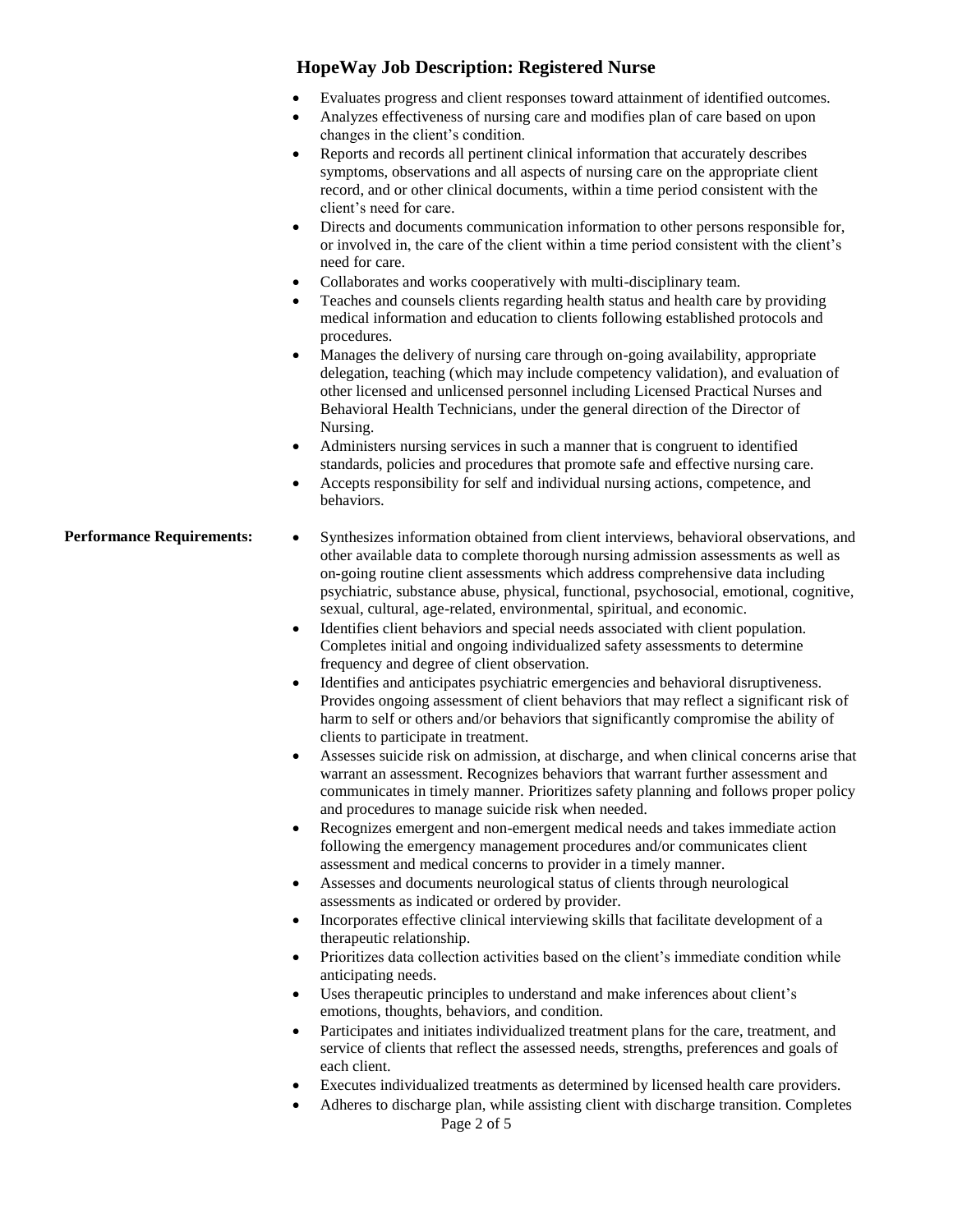client discharge based on Discharge policy and procedure.

- Accepts and transcribes verbal, telephone, and written orders for licensed healthcare providers.
- Transcribes and administers medications as ordered by licensed health care provider. Assesses and records responses and any reactions, based on the Medication Administration policy and procedure.
- Adheres to Medication Management policy and procedure in handling, storing, administering, monitoring, and managing client medications from admission to discharge.
- Initiates and/or completes diagnostic tests per licensed healthcare provider order. Collects specimens by non-invasive and invasive techniques, and preserves specimens for testing.
- Completes laboratory and radiology requisitions and other specialized test forms. Files returned diagnostic reports after licensed healthcare provider review.
- Maintains client files and prepares and assembles file prior to client appointments.
- Maintains medical supplies and equipment. Ensures proper functioning of equipment by visual inspection and routine testing. Assists with ordering and distribution of medical supplies and equipment.
- Performs functions related to client care such as, for example, performing first aid, sterile technique, basic wound care, and suture/staple removal, pulse oximetry, humidification therapy, oxygen therapy via mask or nasal cannula, application of basic orthopedic devices, ear washes and/or EKGs.
- Assists licensed healthcare providers with examinations and treatments by selecting and passing instruments, providing support to client, and/or draping and other assistance as directed/required.
- Intervenes quickly and appropriately utilizing effective verbal de-escalation skill and following proper procedures and protocol in the event of psychiatric or behavioral emergencies.
- Maintains a safe and therapeutic environment for clients and staff by following and implementing best safety practices including client observation level, infection control, and search and seizure policies.
- Evaluates client's progress and response to nursing actions and documents evaluation in the medical record.
- Communicates current healthcare status and any changes in client status, including abnormal diagnostic test results, to healthcare providers, and notifies Director of Nursing and on call provider of any acute changes in client status.
- Documents client's symptoms, observations, and therapeutic treatments in client record.
- Generates Medication Administration Record (MAR) upon client's admission, and updates and revises MAR as orders are changed.
- Reviews, explains, and clarifies licensed healthcare provider orders with client.
- Promotes client's ability to make informed decisions and assists the client to reach an optimum level of health functioning in self-care.
- Provides information and education regarding health status and health care to clients by way of individual and group education sessions, following established protocols and guidelines.
- Identifies barriers to learning and evaluates effectiveness of teaching.
- Serves as the client's advocate, with attention to each client's right and responsibilities.
- Communicates with client's families after consultation with licensed healthcare providers, and documents communication in client medical record.
- Participates in orientation and competency validation of licensed and unlicensed personnel including Licensed Practical Nurses and Behavioral Health Technicians, under the general direction of the Director of Nursing related to specific job assignments.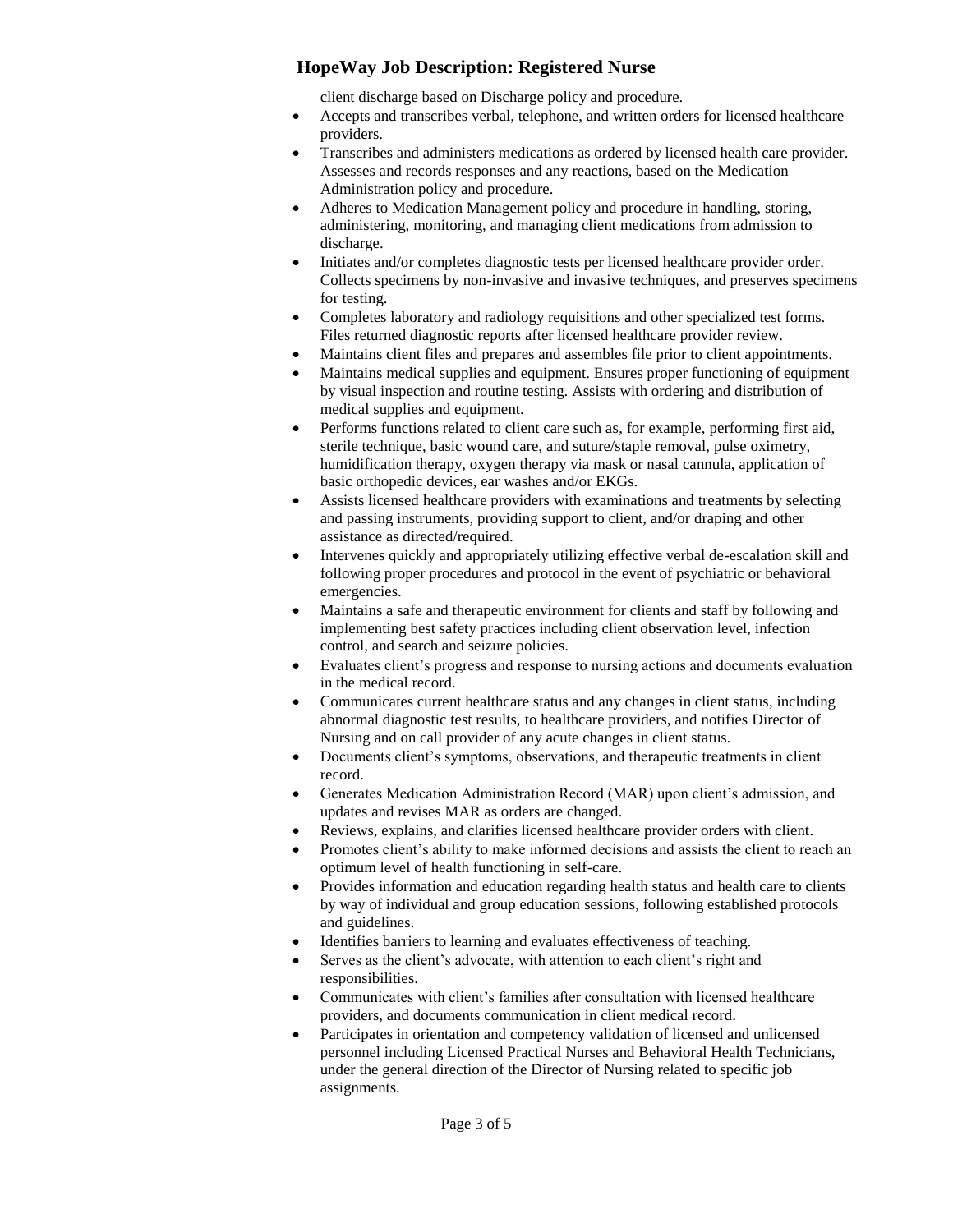- Delegates responsibility and/or care to licensed and unlicensed personnel including Licensed Practical Nurses and Behavioral Health Technicians, under the general direction of the Director of Nursing.
- Supervises, manages, and evaluates client care delivery as charge nurse.
- Maintains up to date knowledge of the mission, vision, values, standards, and policy and procedures of HopeWay Foundation.
- Maintains accountability for personal competencies and participates in all mandatory meetings and in-service programs.

#### General Competencies:  $\bullet$  Works with professionalism, respect, and integrity.

- Is caring and compassionate.
- Displays a strong work ethic.
- Is a strong team player.
- Exhibits excellent customer service toward internal/external clients, visitors, contractors, licensed healthcare providers, and coworkers by demonstrating skills which are consistent with the organization's philosophy regarding extraordinary customer relations and quality of service.
- Communicates effectively in a variety of formats in all areas of practice.
- Demonstrates a high degree of flexibility, cooperation, and willingness to assist others.
- Deals well with ambiguity.
- Manages difficult or conflict situations constructively and seeks appropriate assistance.

#### **Core Competencies:** • Professional nursing principles, procedures, and techniques used in the care and

- treatment of mental health/psychiatric and substance abuse clients
- Symptoms and behavior patterns of psychiatrically ill clients.
- Social, psychological, and physical factors of mental and psychiatric disorders.
- Medical and psychological terminology.
- Medications, including psychotropic medications.
- Medication usage, effects, indications, and contraindications.
- Control, preparation, and administration of medications.
- DSM 5 criteria and standards of care.
- Medical and psychiatric emergencies and protocols.
- State of North Carolina laws, National License Compact, and regulations for nursing profession as well as regulations pertaining specifically to psychiatric nursing and the treatment of the mentally ill client.
- Basic computer programs, MS Office, and electronic health records.

- **Special Competencies:** Communicate and implement safety procedures for disaster, fire and unplanned incidents and emergencies.
	- Participate in facility wide committees.
	- Multi-task in fast-paced work environment.
	- Use professional judgment to ascertain and to apply appropriate intervention techniques with clients in crisis.
	- Communicate effectively with a variety of individuals and function calmly in situations which require a high degree of sensitivity, tact, and diplomacy.
	- Willingness and competence in transporting and monitoring clients during offsite therapeutic outings and events.
	- Exercise appropriate judgment in answering questions and releasing information; analyze and project consequences of decisions and/or recommendations.
- **Physical Requirements:**  $\bullet$  Ability to sit, use manual dexterity, clearly communicate, hear continually, and smell continually
	- Ability to stand, walk, bend, push/pull and reach frequently